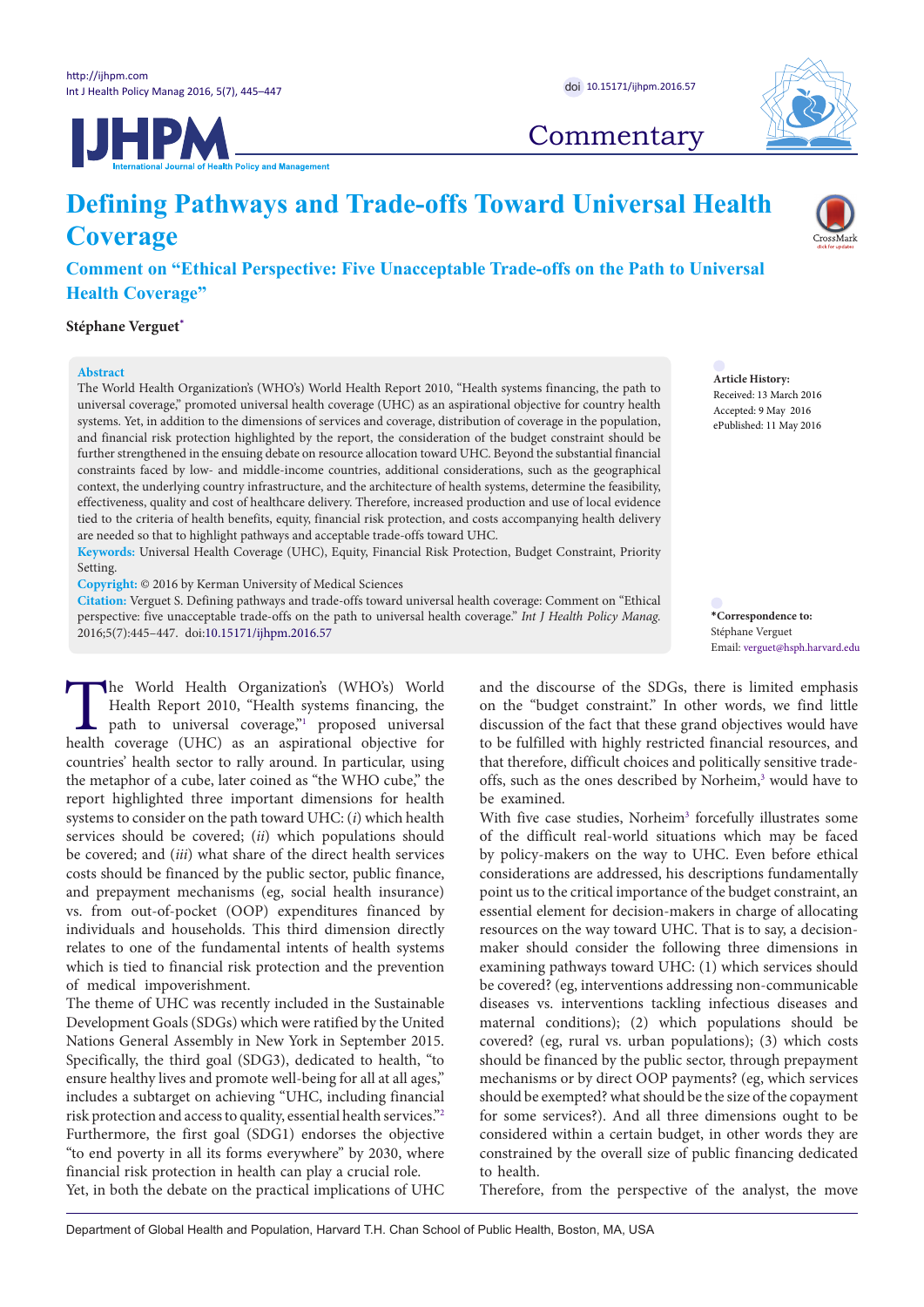toward UHC may be best regarded as the evolution within a three-dimensional space given multiple constraints including the budget constraint. Using this schematic, the threedimensional space can be defined along the three axes of services (*x*-axis), population coverage (*y*-axis), within which falls the issues of distributions and equity, and size of direct OOP payments (*z*-axis), within which falls the issues of financial risk protection and poverty reduction. Meanwhile, the allocation of financial resources along these three axes will be constrained by the disposable budget. Evidently, there exists an infinite number of directions to which one could move in this three-dimensional space; and, consequently, there is an infinite number of pathways which countries could take toward UHC. Nonetheless, critical judgments, whether inferred from an economic, ethical or political standpoint, will impose certain directions as opposed to others, within this three-dimensional space. For instance, Norheim<sup>[3](#page-2-2)</sup> utilizes his ethical appreciation and thus forbids certain pathways as he reflects on what would be unacceptable trade-offs in his opinion. Norheim explicitly imposes restrictions on the directions on the move toward UHC with respect to the axes of services, population coverage, and direct OOP payments. In particular, his unacceptable trade-offs are materialized by specific regions within the three-dimensional space where multiple constraints, including budget, operate. These discrete regions are for example delimited by distributions (eg, rural vs. urban populations) along the population coverage axis, or the categorization of high, medium, and low priority interventions along the services axis.

Importantly, careful thinking as how to move coincidentally along these three dimensions/axes should be given as countries attempt to fulfill UHC, and especially take into account the prior construction and idiosyncrasies of local health systems, the rapid changes in epidemiological profiles, and the fast urbanization of countries. Specifically, countries are facing a variety of constraints. First, there are important health system constraints: for example, a lack of health workforce and a sparse and uneven distribution of health facilities may prevent the delivery of key interventions including those ordinarily deemed most cost-effective. The scale-up of such interventions would require substantial investments in the redesign of the health system and hence would be prohibitively expensive. Second, there are contextual constraints: for instance, countries' infrastructure, such as the presence or the absence of a good network of roads and transportation means, is determinant for delivery and access to quality healthcare. As a result, due to a lack of good infrastructure, the marginal costs of healthcare delivery may become very large, or the health services provided might face quality issues and be ineffective (eg, vaccine cold chain being broken leading to reduced vaccine efficacy). On the other hand, some specific subpopulations (eg, the hard-to-reach and the poorest) may be facing a larger burden of disease and be most at need: for example, individuals in the poorest income quintile may be at a higher risk of infection from severe infectious diseases (eg, tuberculosis). Therefore, some of the trade-offs highlighted by Norheim might be impacted by the inclusion of some of these realities, pointing to the critical importance of local evidence for informed decision-making. Beyond, the selection of pathways toward UHC will be greatly influenced

by the underlying political and social forces. For example, pressures from the clinical sector, political constituencies, and the civil society may push for curative as opposed to preventive services.<sup>4</sup> Likewise, a pro-rich bias toward the use of expensive treatments may be observed in many countries highlighting the influence of elites on the decision-making process<sup>[5](#page-2-4)</sup>; and the development of universal public finance for healthcare delivery targeting specific segments of populations might be confronted with the rapid expansion of the private sector in low- and middle-income countries.<sup>6</sup>

Multiple criteria are to be examined when moving toward UHC, some of which were well-described in WHO's report on "Making fair choices on the path to UHC.["7](#page-2-6) Clear definitions about the criteria to be considered, complemented by tailored economic evaluation methods, such as "extended cost-effectiveness analysis,"<sup>[8,](#page-2-7)[9](#page-2-8)</sup> which examine the impact of policy in multiple outcome dimensions (eg, health gains, distributional consequences, financial risk protection) per budget constraint, are needed.

Moreover, we require clear definitions and consensus about the meanings of "high priority services," "medium priority services," and "low priority services" so to enact transparent decision rules. Hence, similarly to epidemiologic information on the burden of disease, further investigation toward collecting systematic evidence on the financial burden of disease faced by households and families is urgent, so that health systems could also deliver "financial risk protection cost-effective" services.<sup>9</sup> For example, one publicly financed service might provide high financial protection to a country's citizens because it is costly, whereas another intervention might provide similar levels of financial protection because it is cheap and prevents repeated moderately costly events (eg, malaria episodes). As a case in point, recent qualitative work by Miljeteig and colleagues (I. Miljeteig, A. Melkie, F. Berhane, E. Dessie, K.H. Onarheim, unpublished data) who interviewed both patients and providers in rural areas of Ethiopia demonstrated that the financial protection considerations were essential in the ultimate decisions taken by patients and providers in cases of both serious clinical and poverty consequences. Importantly, financial protection considerations should not be conceived under the lens of direct medical payments only, but also comprehensively add the aspects of transportation costs and indirect costs including time losses and wages foregone due to the onset of disease. As a result, policy-makers will always be confronted with trade-offs, such as the five unacceptable trade-offs which Norheim emphasizes, especially so on the way toward UHC. These five illustrations demonstrate the challenges ahead for countries who need a more contextualized evidence base before embarking on systematic decisions. The resulting informed priority setting process should involve the patients, the decision-makers, the public and the society as a whole.

#### **Acknowledgements**

I would like to thank three anonymous reviewers for helpful and constructive comments.

#### **Ethical issues**  Not applicable.

**Competing interests** Author declares that he has no competing interests.